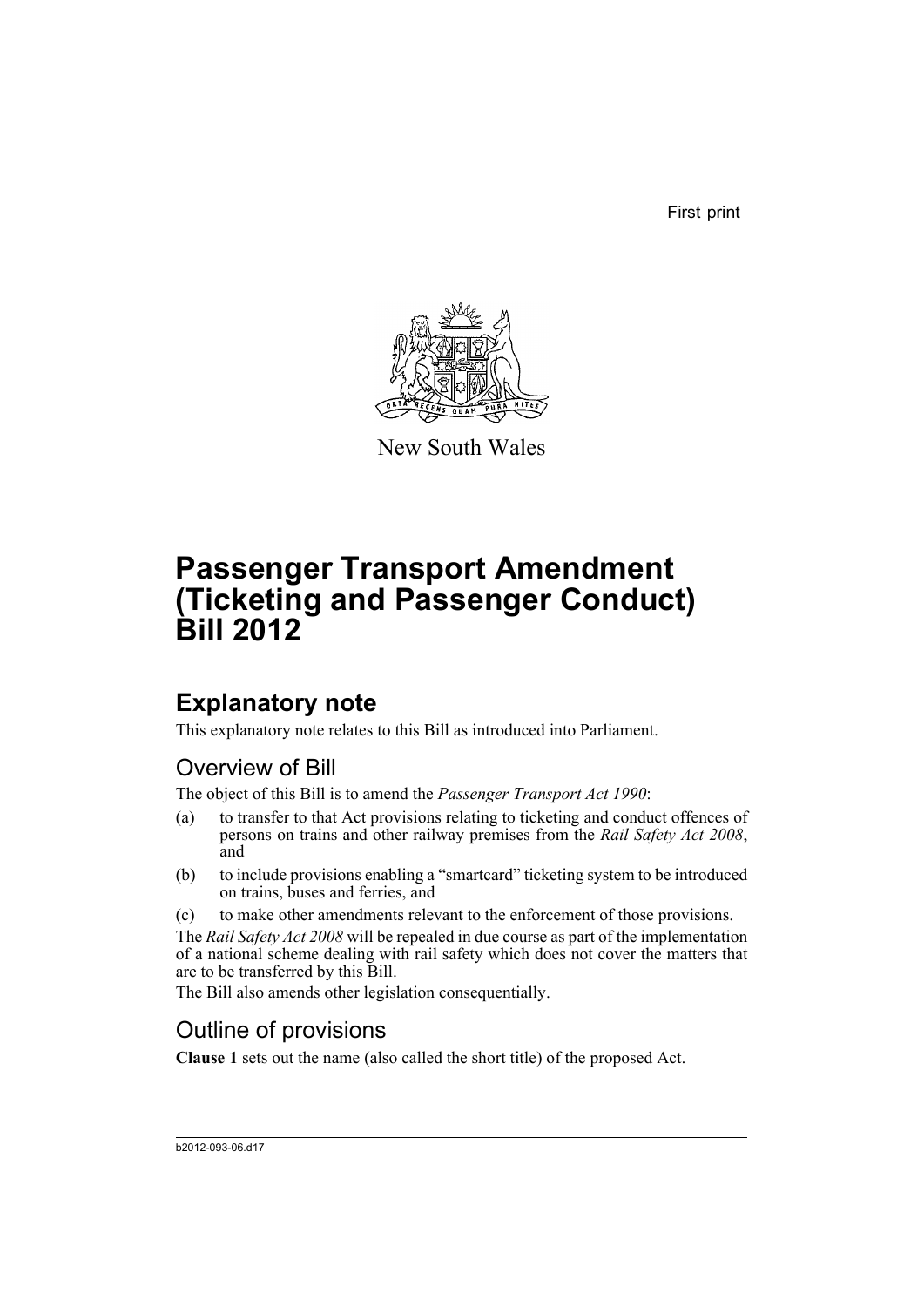Explanatory note

**Clause 2** provides for the commencement of the proposed Act on a day or days to be appointed by proclamation.

### **Schedule 1 Amendment of Passenger Transport Act 1990 No 39**

### **Ticketing and conduct offences**

**Schedule 1 [16] and [17]** amend section 63 of the Act to include in the regulation-making powers contained in that section matters relating to ticketing (including smartcard ticketing) and conduct offences in relation to trains and other railway premises.

**Schedule 1 [2]** amends section 3 of the Act to include definitions relevant to those regulation-making powers, such as a definition of *railway premises* based on the definition in the rail safety national law which includes (among other things) trains and rail infrastructure.

**Schedule 1 [15]** inserts proposed section 57 into the Act to provide that, if a court convicts a person of an offence against the regulations relating to railway premises or monorail premises and is satisfied that the conduct in question caused or could have caused appreciable danger or harm to persons, animals, premises or property, the court can impose a maximum penalty of 250 penalty units rather than the penalty provided by the regulations for the offence. This takes account of the fact that the maximum penalty that can currently be imposed for offences against the regulations under the Act is 50 penalty units whereas the maximum penalty that can currently be imposed for an offence against the regulations under the *Rail Safety Act 2008* is 250 penalty units.

**Schedule 1 [3], [18] and [19]** make consequential amendments.

### **Enforcement powers**

**Schedule 1 [1]** amends the definition of *authorised officer* in section 3 (1) of the Act to include a police officer. Currently, an authorised officer has to be appointed by a transport regulator. **Schedule 1 [4], [8] and [11]–[13]** make consequential amendments.

**Schedule 1 [5]** substitutes section 46I of the Act to include, in the powers of an authorised officer to enter premises, a power to enter railway premises. A similar power is currently contained in section 85 of the *Rail Safety Act 2008*.

**Schedule 1 [6], [7] and [9]** amend sections 46R and 46W of the Act to make provision for the appointment of authorised officers in relation to rail passenger services and railway premises.

**Schedule 1 [10]** amends section 55 of the Act to include, in the power of an authorised officer to require a person to state his or her name and address in circumstances where the officer reasonably suspects that an offence against the Act or the regulations has been committed, a power to make such a requirement in relation to graffiti offences on railway premises. A similar power is currently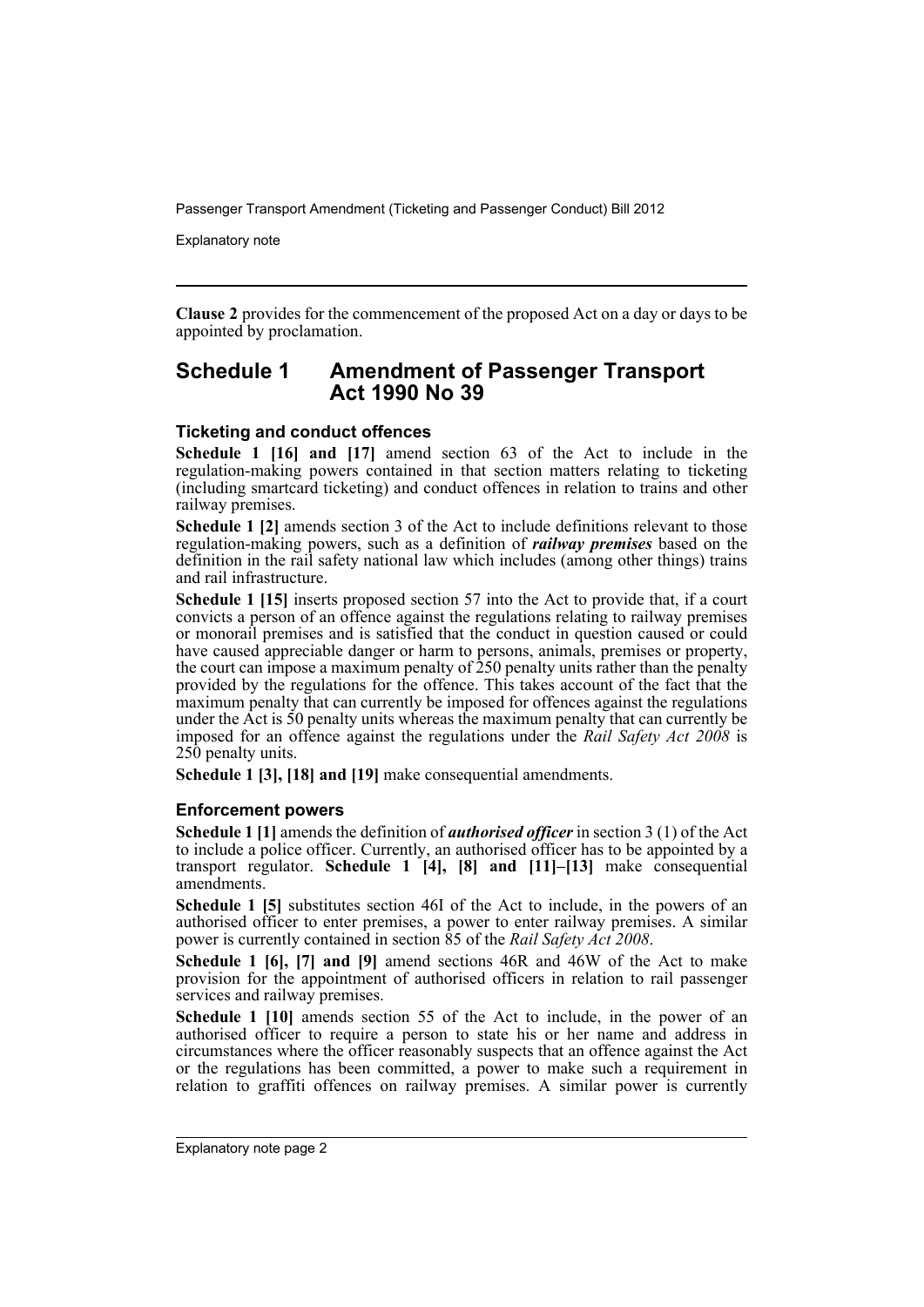Explanatory note

contained in section 104 of the *Rail Safety Act 2008*. **Schedule 1 [14]** makes a consequential amendment.

### **Savings and transitional provisions**

**Schedule 1 [20]** amends Schedule 3 to the Act to enable regulations of a savings and transitional nature to be made consequent on the enactment of the proposed Act.

**Schedule 1 [21]** amends Schedule 3 to the Act to include a specific savings and transitional provision in relation to the *Rail Safety (Offences) Regulation 2008*.

### **Schedule 2 Amendment of other legislation**

**Schedule 2** amends the *Rail Safety Act 2008* to remove provisions that will now be covered by the provisions inserted in the *Passenger Transport Act 1990* by Schedule 1. The Schedule also makes a consequential amendment to the *Transport Administration Act 1988*.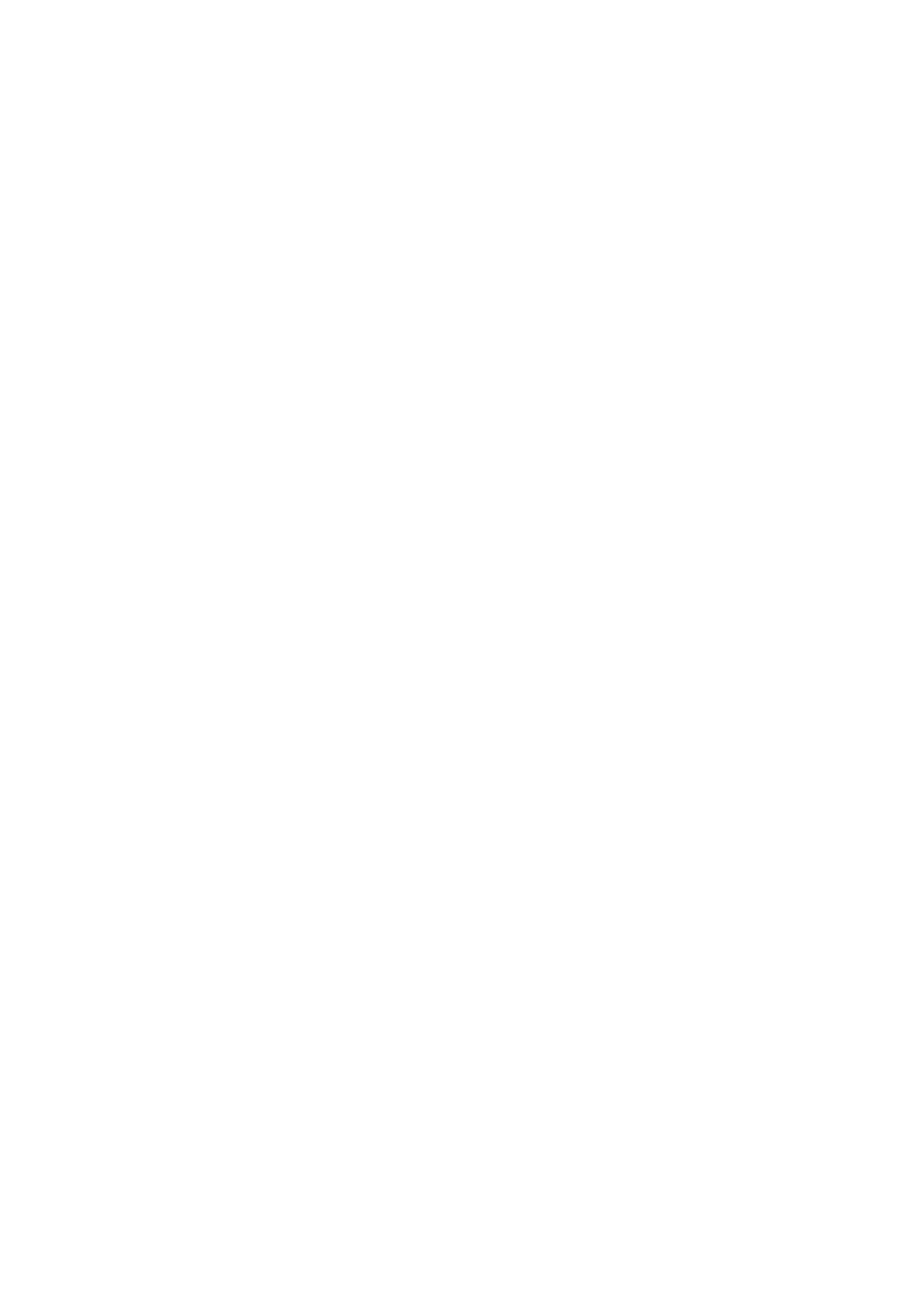First print



New South Wales

# **Passenger Transport Amendment (Ticketing and Passenger Conduct) Bill 2012**

## **Contents**

|   |                                                            | Page |
|---|------------------------------------------------------------|------|
| 1 | Name of Act                                                |      |
|   | 2 Commencement                                             | 2    |
|   | Schedule 1 Amendment of Passenger Transport Act 1990 No 39 | 3    |
|   | Schedule 2 Amendment of other legislation                  | 9    |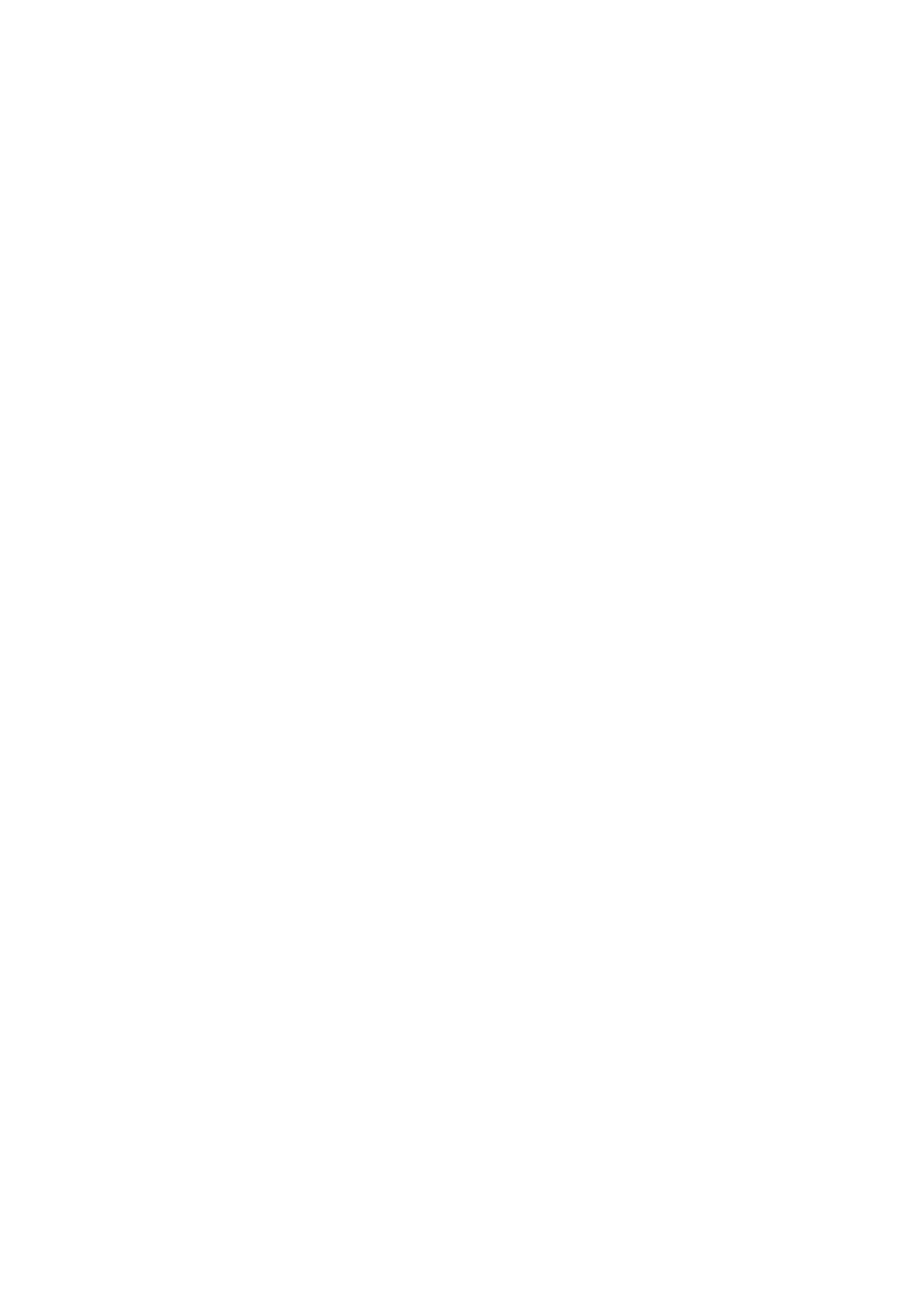

New South Wales

# **Passenger Transport Amendment (Ticketing and Passenger Conduct) Bill 2012**

No , 2012

### **A Bill for**

An Act to amend the *Passenger Transport Act 1990* in relation to ticketing matters with respect to travel on trains and the regulation of the conduct of persons on railway premises; to amend other legislation consequentially; and for other purposes.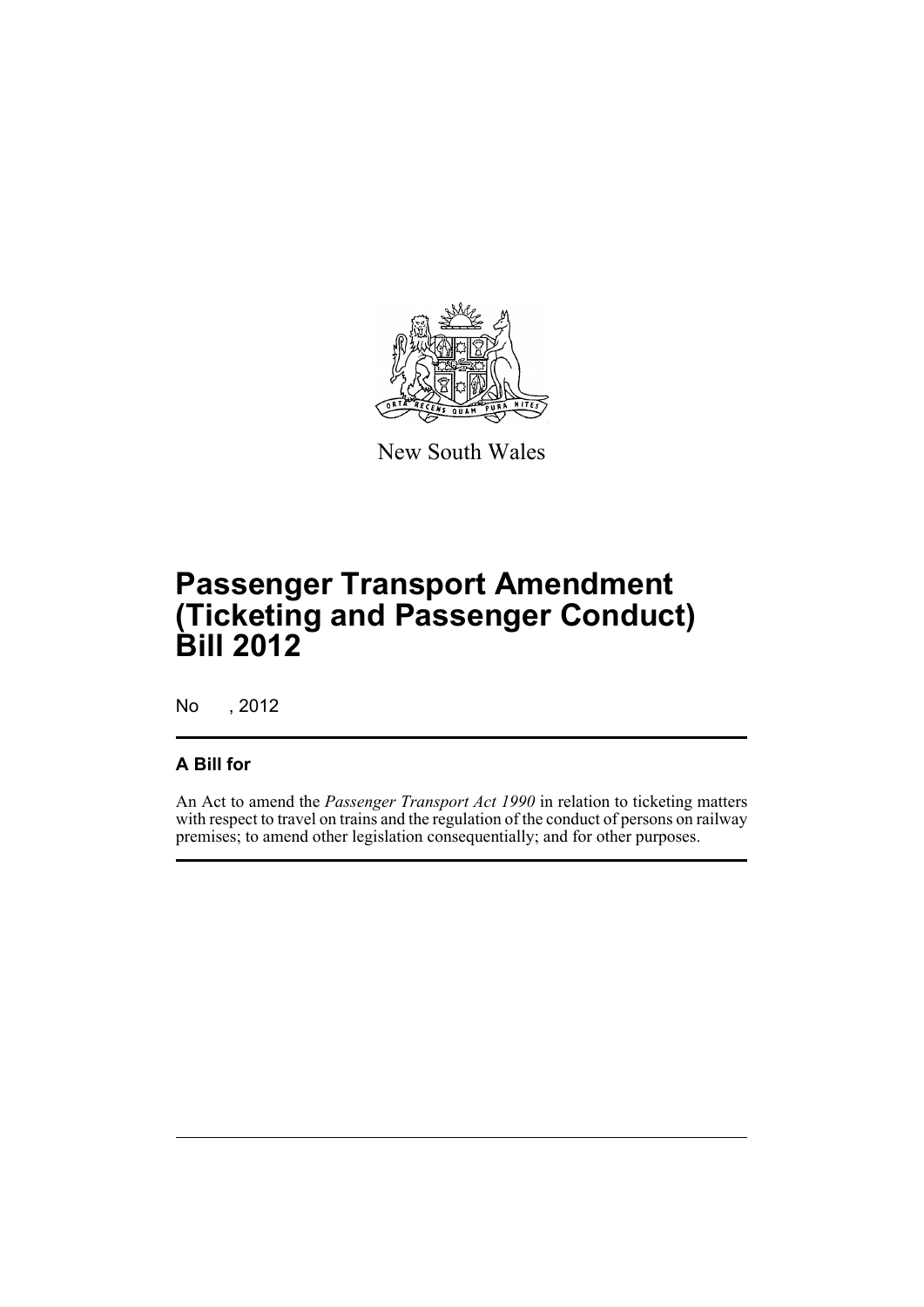<span id="page-7-1"></span><span id="page-7-0"></span>

| The Legislature of New South Wales enacts:                                                   | 1             |
|----------------------------------------------------------------------------------------------|---------------|
| Name of Act                                                                                  | $\mathcal{P}$ |
| This Act is the Passenger Transport Amendment (Ticketing and<br>Passenger Conduct) Act 2012. | 3<br>4        |
| <b>Commencement</b>                                                                          | 5             |
| This Act commences on a day or days to be appointed by proclamation.                         | 6             |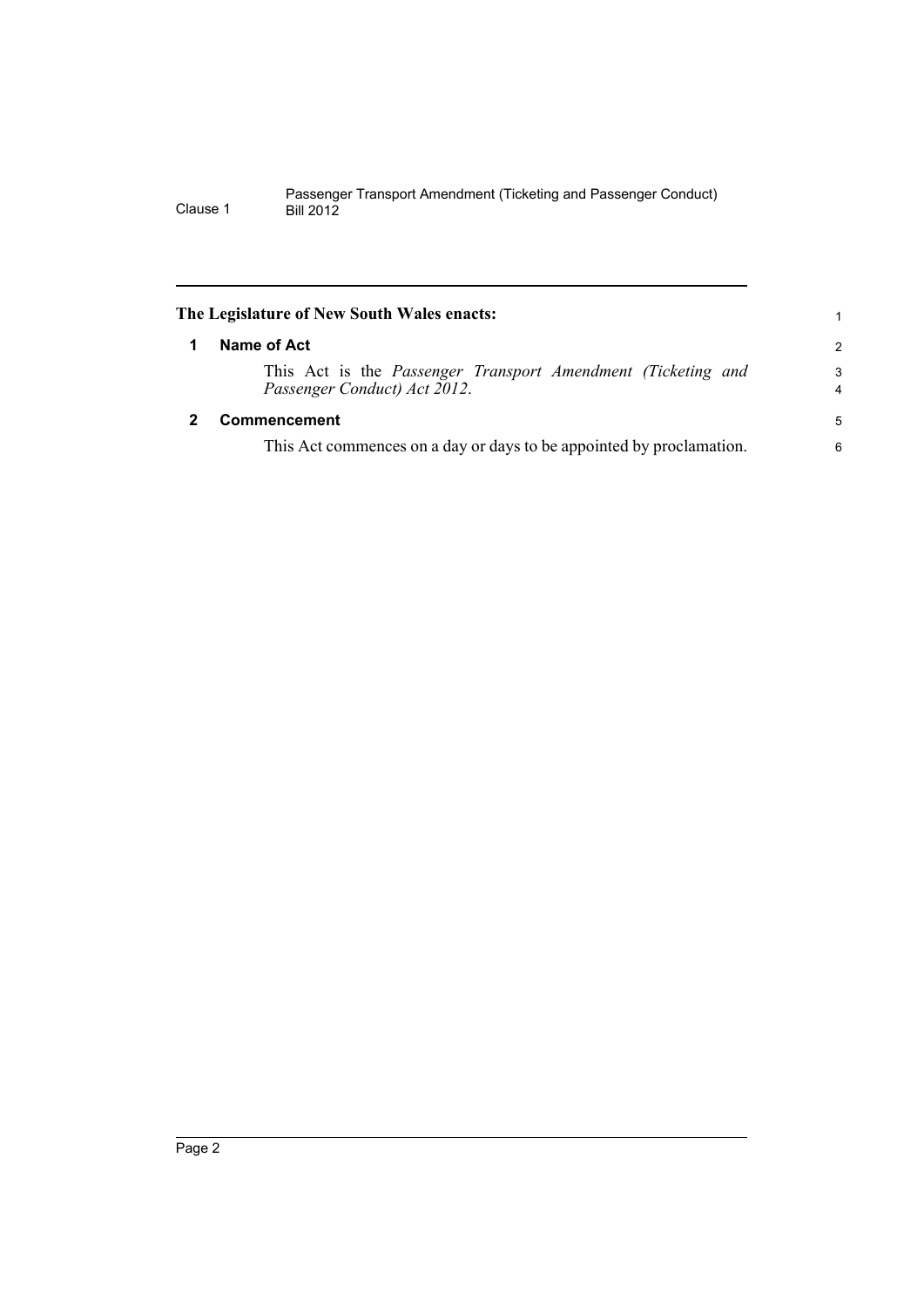Amendment of Passenger Transport Act 1990 No 39 Schedule 1

<span id="page-8-0"></span>

|       | <b>Schedule 1</b>                  | <b>Amendment of Passenger Transport</b><br><b>Act 1990 No 39</b>                                                                                                                                                                                                                                                                                                                                                                                                                                                                                                                                                                                                                                                                                                                                                                                           | $\mathbf{1}$<br>2                                                                       |
|-------|------------------------------------|------------------------------------------------------------------------------------------------------------------------------------------------------------------------------------------------------------------------------------------------------------------------------------------------------------------------------------------------------------------------------------------------------------------------------------------------------------------------------------------------------------------------------------------------------------------------------------------------------------------------------------------------------------------------------------------------------------------------------------------------------------------------------------------------------------------------------------------------------------|-----------------------------------------------------------------------------------------|
| [1]   | <b>Section 3 Definitions</b>       |                                                                                                                                                                                                                                                                                                                                                                                                                                                                                                                                                                                                                                                                                                                                                                                                                                                            | 3                                                                                       |
|       | <i>officer</i> in section $3(1)$ . | Insert "or a police officer" after "section 46W" in the definition of <i>authorised</i>                                                                                                                                                                                                                                                                                                                                                                                                                                                                                                                                                                                                                                                                                                                                                                    | $\overline{\mathbf{4}}$<br>5                                                            |
| [2]   | Section 3 (1)                      |                                                                                                                                                                                                                                                                                                                                                                                                                                                                                                                                                                                                                                                                                                                                                                                                                                                            | 6                                                                                       |
|       |                                    | Insert in alphabetical order:                                                                                                                                                                                                                                                                                                                                                                                                                                                                                                                                                                                                                                                                                                                                                                                                                              | $\overline{7}$                                                                          |
|       |                                    | <i>railway premises</i> has the same meaning as in the Rail Safety<br>National Law set out in the Schedule to the Rail Safety National<br>Law (South Australia) Act 2012 of South Australia, but does not<br>include any railway premises to which that Law does not apply.<br><i>smartcard</i> means an authority to travel on a passenger transport<br>vehicle or train that is of a type prescribed by the regulations.<br>smartcard reader means a device of a type prescribed by the<br>regulations that is designed to enable the reading of information<br>recorded on a smartcard.<br><i>train</i> has the same meaning as in the Rail Safety National Law set<br>out in the Schedule to the Rail Safety National Law (South<br><i>Australia) Act 2012</i> of South Australia, but does not include any<br>train to which that Law does not apply. | 8<br>$\boldsymbol{9}$<br>10<br>11<br>12<br>13<br>14<br>15<br>16<br>17<br>18<br>19<br>20 |
| $[3]$ | Section 3 (1A)                     |                                                                                                                                                                                                                                                                                                                                                                                                                                                                                                                                                                                                                                                                                                                                                                                                                                                            | 21                                                                                      |
|       |                                    | Insert after section $3(1)$ :                                                                                                                                                                                                                                                                                                                                                                                                                                                                                                                                                                                                                                                                                                                                                                                                                              | 22                                                                                      |
|       | (1A)                               | A reference in this Act to a train or to railway premises includes<br>a reference to any vehicle being used by the operator of a rail<br>passenger service for the carriage of passengers in connection<br>with that service.                                                                                                                                                                                                                                                                                                                                                                                                                                                                                                                                                                                                                              | 23<br>24<br>25<br>26                                                                    |
| [4]   | functions                          | Section 46BB Chief Investigator and transport safety investigator's                                                                                                                                                                                                                                                                                                                                                                                                                                                                                                                                                                                                                                                                                                                                                                                        | 27<br>28                                                                                |
|       | in section $46BB(6)$ .             | Insert "in his or her capacity as an authorised officer" after "authorised officer"                                                                                                                                                                                                                                                                                                                                                                                                                                                                                                                                                                                                                                                                                                                                                                        | 29<br>30                                                                                |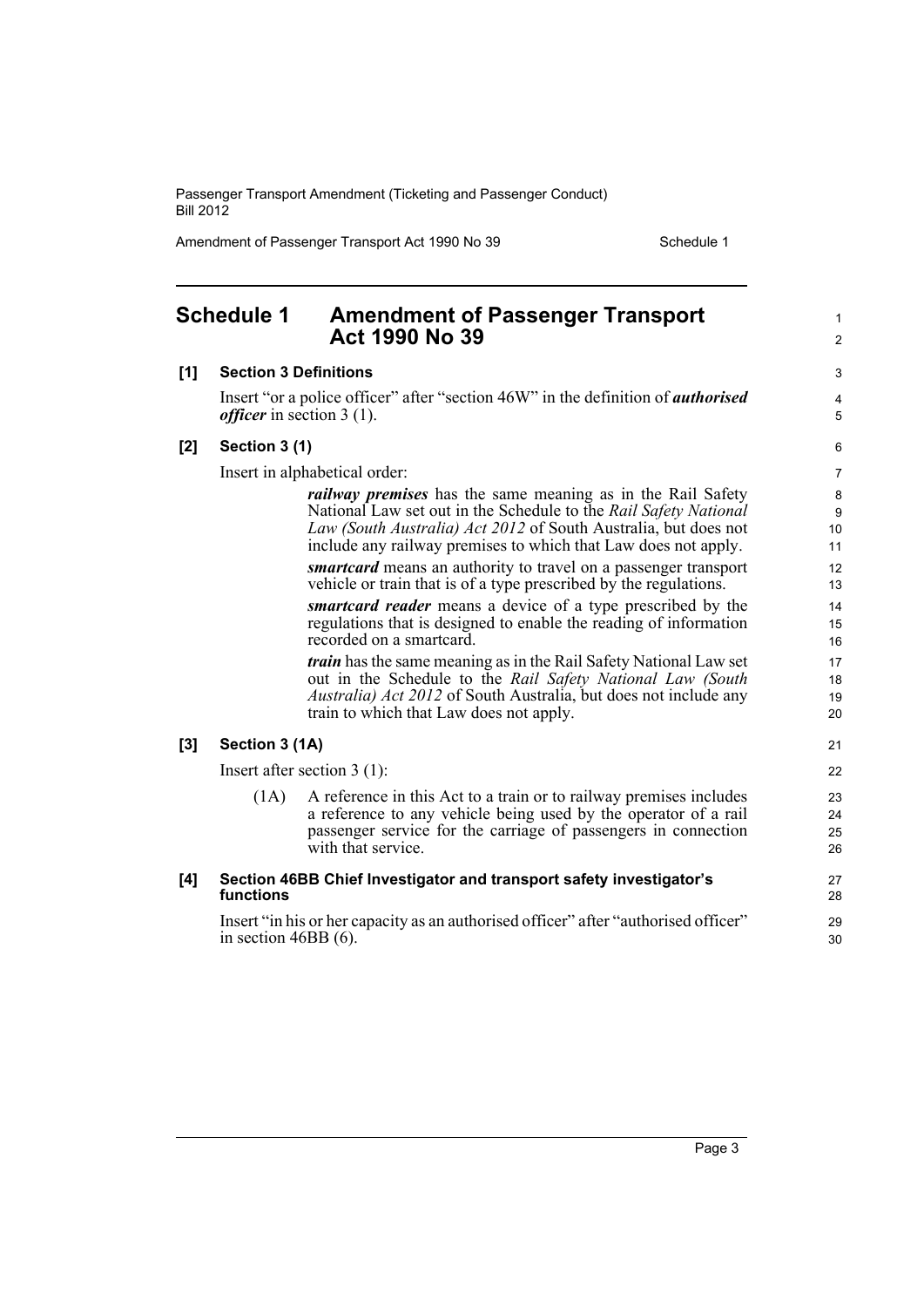Schedule 1 Amendment of Passenger Transport Act 1990 No 39

| [5]                |                                   | <b>Section 46I</b>  |                         |                                                                                                                                                                                                                                                                                                                       | 1                                        |
|--------------------|-----------------------------------|---------------------|-------------------------|-----------------------------------------------------------------------------------------------------------------------------------------------------------------------------------------------------------------------------------------------------------------------------------------------------------------------|------------------------------------------|
|                    | Omit the section. Insert instead: |                     |                         |                                                                                                                                                                                                                                                                                                                       | 2                                        |
|                    | 46I<br>Power of entry             |                     |                         |                                                                                                                                                                                                                                                                                                                       |                                          |
|                    |                                   | (1)                 |                         | An authorised officer may enter the following premises:                                                                                                                                                                                                                                                               | 4                                        |
|                    |                                   |                     | (a)                     | any premises (other than any premises, or a part of any<br>premises, that are used as a dwelling) that the officer<br>reasonably suspects are being used for the purposes of a<br>public passenger service, a taxi-cab network (as defined in<br>section 29A) or for the keeping of records for any such<br>purposes, | 5<br>6<br>$\overline{7}$<br>8<br>9<br>10 |
|                    |                                   |                     | (b)                     | railway premises.                                                                                                                                                                                                                                                                                                     | 11                                       |
|                    |                                   | (2)                 |                         | Entry may be made only at the following times:                                                                                                                                                                                                                                                                        | 12                                       |
|                    |                                   |                     | (a)                     | any reasonable hour in the daytime,                                                                                                                                                                                                                                                                                   | 13                                       |
|                    |                                   |                     | (b)                     | any hour during which a public passenger service or rail<br>passenger service is in operation or other related activity is<br>in progress or is usually carried out in or on the premises,                                                                                                                            | 14<br>15<br>16                           |
|                    |                                   |                     | (c)                     | any other hour that the premises are otherwise open for<br>entry.                                                                                                                                                                                                                                                     | 17<br>18                                 |
| [6]                |                                   |                     |                         | <b>Section 46R Authority to enter</b>                                                                                                                                                                                                                                                                                 | 19                                       |
|                    |                                   |                     |                         | Omit "the person" from section 46R (1).                                                                                                                                                                                                                                                                               | 20                                       |
|                    |                                   |                     |                         | Insert instead "the authorised officer".                                                                                                                                                                                                                                                                              | 21                                       |
| $\left[ 7 \right]$ |                                   | Section 46R (2)     |                         |                                                                                                                                                                                                                                                                                                                       | 22                                       |
|                    |                                   |                     |                         | Omit "the regulator" wherever occurring.                                                                                                                                                                                                                                                                              | 23                                       |
|                    |                                   |                     |                         | Insert instead "the person who appointed the authorised officer".                                                                                                                                                                                                                                                     | 24                                       |
| [8]                |                                   |                     |                         | <b>Section 46W Appointment of authorised officers</b>                                                                                                                                                                                                                                                                 | 25                                       |
|                    |                                   | section 46W $(4)$ . |                         | Insert "appointed under this section" after "authorised officer" in                                                                                                                                                                                                                                                   | 26<br>27                                 |
| [9]                |                                   |                     | Section 46W (6) and (7) |                                                                                                                                                                                                                                                                                                                       | 28                                       |
|                    |                                   |                     |                         | Insert after section $46W(5)$ :                                                                                                                                                                                                                                                                                       | 29                                       |
|                    |                                   | (6)                 |                         | TfNSW may appoint a member of staff of TfNSW, or a person of<br>a class prescribed by the regulations, to be an authorised officer<br>in relation to rail passenger services and railway premises.                                                                                                                    | 30<br>31<br>32                           |
|                    |                                   | (7)                 |                         | Any person appointed as an authorised officer under<br>subsection (6) may exercise the functions of an authorised officer                                                                                                                                                                                             | 33<br>34                                 |
|                    |                                   |                     |                         |                                                                                                                                                                                                                                                                                                                       |                                          |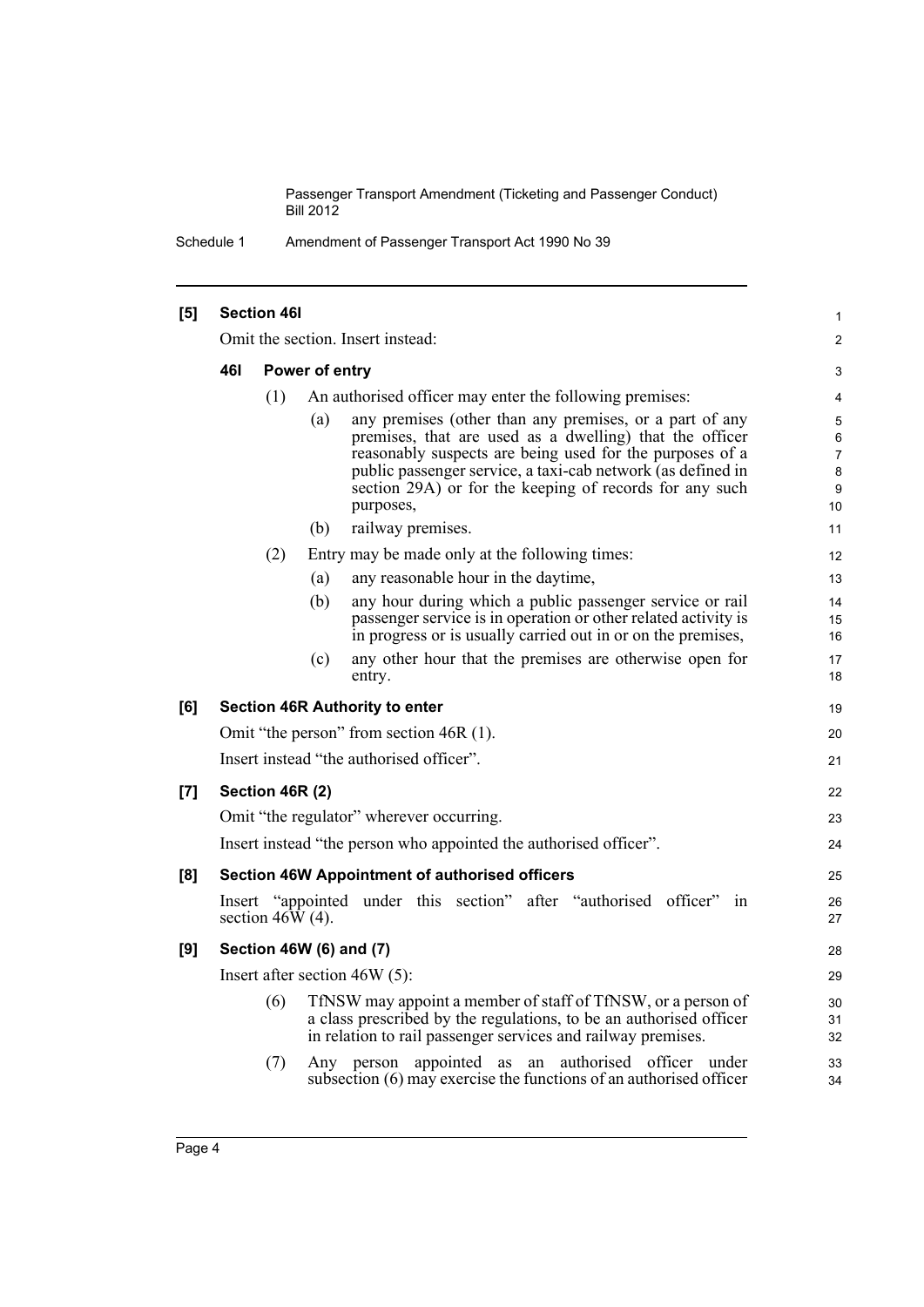Amendment of Passenger Transport Act 1990 No 39 Schedule 1

|        |                                 |          | under this Act only in so far as those functions relate to rail<br>passenger services and railway premises.                                                                                                                  | $\mathbf{1}$<br>$\overline{2}$ |
|--------|---------------------------------|----------|------------------------------------------------------------------------------------------------------------------------------------------------------------------------------------------------------------------------------|--------------------------------|
| $[10]$ |                                 |          | Section 55 Offenders to state name and address                                                                                                                                                                               | 3                              |
|        |                                 |          | Omit section 55 (1). Insert instead:                                                                                                                                                                                         | 4                              |
|        | (1)                             | officer: | A person may be required to state his or her full name and<br>residential address by an authorised officer if the authorised                                                                                                 | 5<br>6<br>$\overline{7}$       |
|        |                                 | (a)      | reasonably suspects the person to be committing or to have<br>committed an offence against this Act or the regulations, or                                                                                                   | $\bf 8$<br>9                   |
|        |                                 | (b)      | reasonably suspects the person to be committing or to have<br>committed an offence against the <i>Graffiti Control Act 2008</i><br>on railway premises, or                                                                   | 10<br>11<br>12                 |
|        |                                 | (c)      | finds the person in circumstances that lead, or has<br>information that leads, the officer reasonably to suspect the<br>person has committed such an offence.                                                                | 13<br>14<br>15                 |
| $[11]$ | Section 55 (2) (a)              |          |                                                                                                                                                                                                                              | 16                             |
|        |                                 |          | Omit "a police officer or". Insert instead "an".                                                                                                                                                                             | 17                             |
| $[12]$ | <b>Section 55 (3)</b>           |          |                                                                                                                                                                                                                              | 18                             |
|        |                                 |          | Omit "police officer or" where firstly occurring.                                                                                                                                                                            | 19                             |
| $[13]$ | Section 55 (3) (b)              |          |                                                                                                                                                                                                                              | 20                             |
|        |                                 |          | Omit the paragraph. Insert instead:                                                                                                                                                                                          | 21                             |
|        |                                 | (b)      | identified himself or herself as an authorised officer or, in<br>the case of an authorised officer who is a police officer, as<br>a police officer.                                                                          | 22<br>23<br>24                 |
| $[14]$ | <b>Section 55 (4)</b>           |          |                                                                                                                                                                                                                              | 25                             |
|        | Insert after section 55 $(3)$ : |          |                                                                                                                                                                                                                              |                                |
|        | (4)                             |          | The authorised officer may also request the person to provide<br>evidence of the correctness of the stated name or required address<br>if the authorised officer reasonably suspects the stated name or<br>address is false. | 27<br>28<br>29<br>30           |
|        |                                 |          |                                                                                                                                                                                                                              |                                |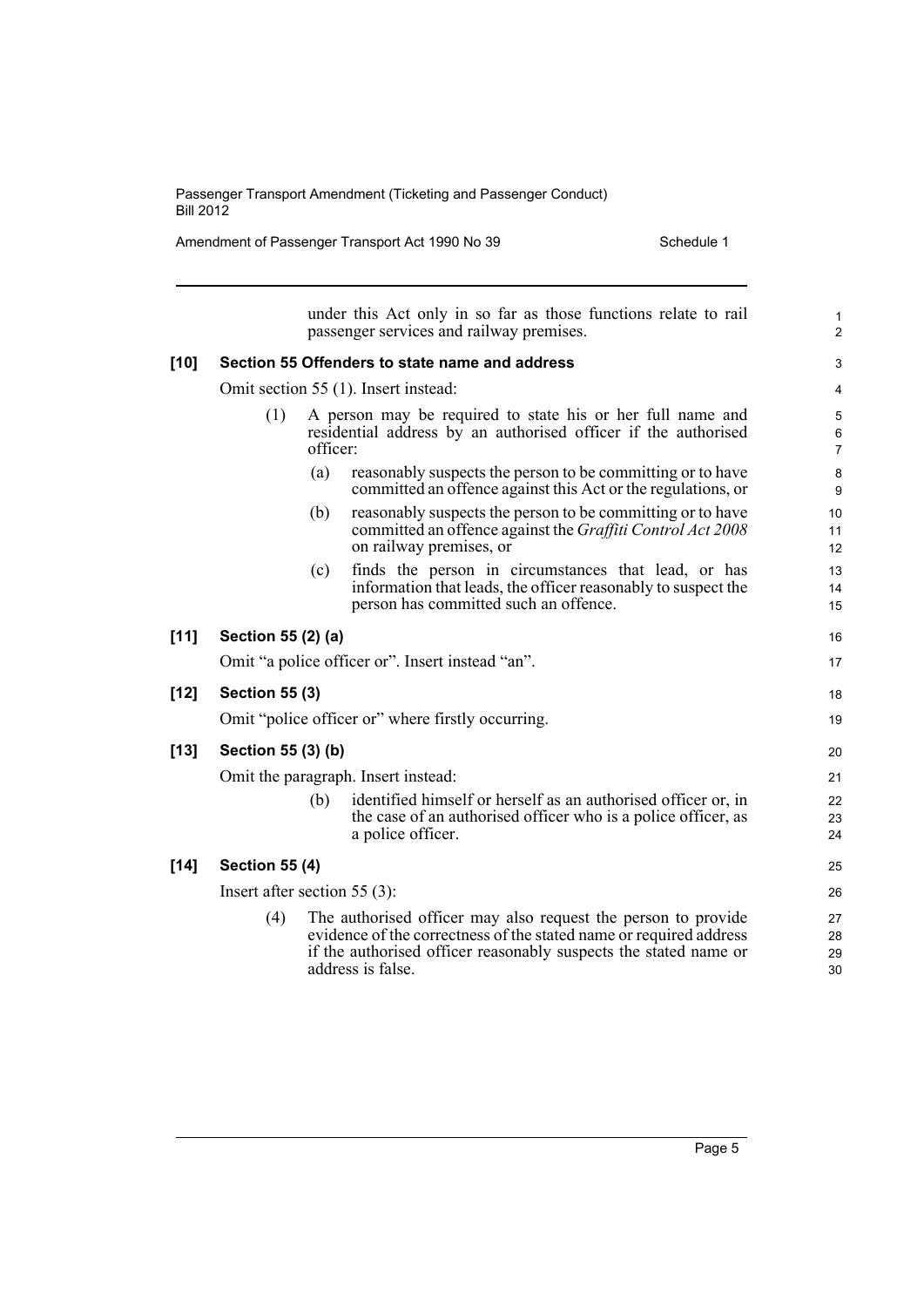Schedule 1 Amendment of Passenger Transport Act 1990 No 39

| $[15]$ |                                                                  | <b>Section 57</b>        |         |                                                                                                                                                                                                                                                | $\mathbf{1}$                  |  |
|--------|------------------------------------------------------------------|--------------------------|---------|------------------------------------------------------------------------------------------------------------------------------------------------------------------------------------------------------------------------------------------------|-------------------------------|--|
|        |                                                                  | Insert after section 56: |         |                                                                                                                                                                                                                                                | $\overline{c}$                |  |
|        | 57<br>Additional penalties for railway offences affecting safety |                          |         |                                                                                                                                                                                                                                                |                               |  |
|        |                                                                  | (1)                      | system. | This section applies to an offence committed on or in relation to<br>railway premises or any station, platform, monorail running line<br>or supporting column associated with a monorail transport                                             | 4<br>5<br>6<br>$\overline{7}$ |  |
|        |                                                                  | (2)                      |         | If a court that convicts a person for an offence against the<br>regulations is satisfied that the offence was committed in<br>circumstances of aggravation, the court may impose a penalty for<br>the offence not exceeding 250 penalty units. | 8<br>9<br>10<br>11            |  |
|        |                                                                  | (3)                      |         | For the purposes of this section, <i>circumstances of aggravation</i><br>are that the actions of the offender that constituted the offence:                                                                                                    | 12<br>13                      |  |
|        |                                                                  |                          | (a)     | caused or contributed to appreciable danger or harm to any<br>persons, animals, premises or property, or                                                                                                                                       | 14<br>15                      |  |
|        |                                                                  |                          | (b)     | were reasonably likely to cause or contribute to such<br>danger or harm (whether or not any such danger or harm<br>was actually caused).                                                                                                       | 16<br>17<br>18                |  |
| $[16]$ |                                                                  |                          |         | <b>Section 63 Regulations</b>                                                                                                                                                                                                                  | 19                            |  |
|        |                                                                  |                          |         | Omit section 63 (2) (d), (i)–(k), (n)–(p), (v), (aa), (ee) and (hh)–(jj).                                                                                                                                                                      | 20                            |  |
| $[17]$ |                                                                  | <b>Section 63 (2)</b>    |         |                                                                                                                                                                                                                                                | 21                            |  |
|        | Insert in appropriate order:                                     |                          |         |                                                                                                                                                                                                                                                |                               |  |
|        |                                                                  |                          | (d)     | the regulation or prohibition of eating, drinking or<br>smoking in public passenger vehicles and on trains and<br>other railway premises, and                                                                                                  | 23<br>24<br>25                |  |
|        |                                                                  |                          | (i)     | the conduct of persons (including drivers) in or on public<br>passenger vehicles, trains and other railway premises, and                                                                                                                       | 26<br>27                      |  |
|        |                                                                  |                          | (ia)    | prohibiting persons from travelling on, or attempting to<br>travel on, a passenger transport vehicle or train without<br>holding an appropriate ticket or other form of authority,<br>and                                                      | 28<br>29<br>30<br>31          |  |
|        |                                                                  |                          | (j)     | the powers and duties of drivers of public passenger<br>vehicles or trains and of authorised officers, including (but)<br>not limited to) requiring the handing over of tickets and<br>other authorities to travel for examination, and        | 32<br>33<br>34<br>35          |  |
|        |                                                                  |                          | (k)     | the authority of drivers of buses, other public passenger<br>vehicles or trains, and of authorised officers, to eject<br>persons guilty of any contravention of the regulations, and                                                           | 36<br>37<br>38                |  |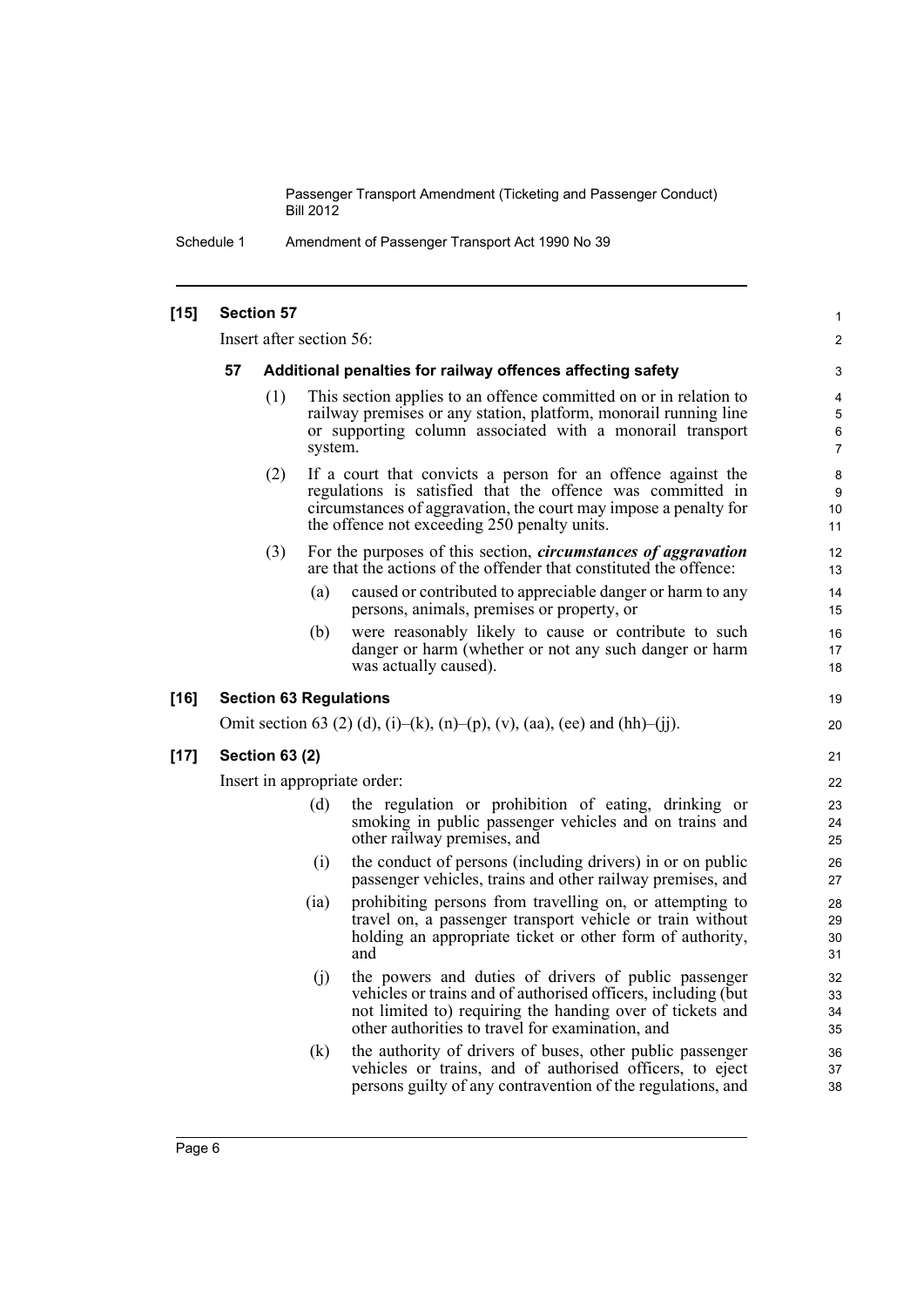Amendment of Passenger Transport Act 1990 No 39 Schedule 1

| (ka)               | the exclusion of persons, animals or freight from railways,<br>and                                                                                                                                                                                                                  | 1<br>2                     |
|--------------------|-------------------------------------------------------------------------------------------------------------------------------------------------------------------------------------------------------------------------------------------------------------------------------------|----------------------------|
| (kb)               | trespass on railways, and                                                                                                                                                                                                                                                           | 3                          |
| (n)                | the taking up or setting down of passengers or other<br>matters incidental to the transport of passengers on public<br>passenger vehicles or trains, and                                                                                                                            | 4<br>5<br>6                |
| $\left( 0 \right)$ | the carriage of passengers' luggage or other goods, and<br>animals, on public passenger vehicles or trains, and                                                                                                                                                                     | 7<br>8                     |
| (p)                | the regulation or prohibition of the carriage of passengers<br>standing in or on any part of a public passenger vehicle or<br>train, and                                                                                                                                            | 9<br>10<br>11              |
| (v)                | the imposition of penalties for the failure, neglect or<br>refusal by a passenger of a public passenger vehicle or<br>train to pay the appropriate fare or for leaving the public<br>passenger vehicle or railway premises before paying the<br>appropriate fare, and               | 12<br>13<br>14<br>15<br>16 |
| (aa)               | the custody and return of property left in public passenger<br>vehicles or on trains or other railway premises, the<br>payment of compensation for any such property and the<br>disposal or sale of any such property not claimed and the<br>time of any such disposal or sale, and | 17<br>18<br>19<br>20<br>21 |
| (ee)               | the erection and display of signs and notices for the<br>guidance of the drivers of public passenger vehicles or<br>trains and the public, and                                                                                                                                      | 22<br>23<br>24             |
| (hh)               | the sale of tickets and other types of authority to travel on<br>public passenger vehicles or trains and the conditions<br>under which tickets and such types of authority must be<br>sold, and                                                                                     | 25<br>26<br>27<br>28       |
| (ii)               | the granting of free or concession passes for travel on<br>public passenger vehicles or trains, and                                                                                                                                                                                 | 29<br>30                   |
| (jj)               | the terms and conditions to which tickets, smartcards and<br>other authorities to travel on public passenger vehicles or<br>trains are subject, and                                                                                                                                 | 31<br>32<br>33             |
| (kk)               | the use of smartcards and smartcard readers and the testing<br>and certification of smartcard readers, and                                                                                                                                                                          | 34<br>35                   |
| (11)               | without limiting paragraph (kk), the admission of<br>information obtained by smartcard readers, and of<br>certificates relating to that information and to the testing of<br>smartcard readers, as evidence (including conclusive                                                   | 36<br>37<br>38<br>39       |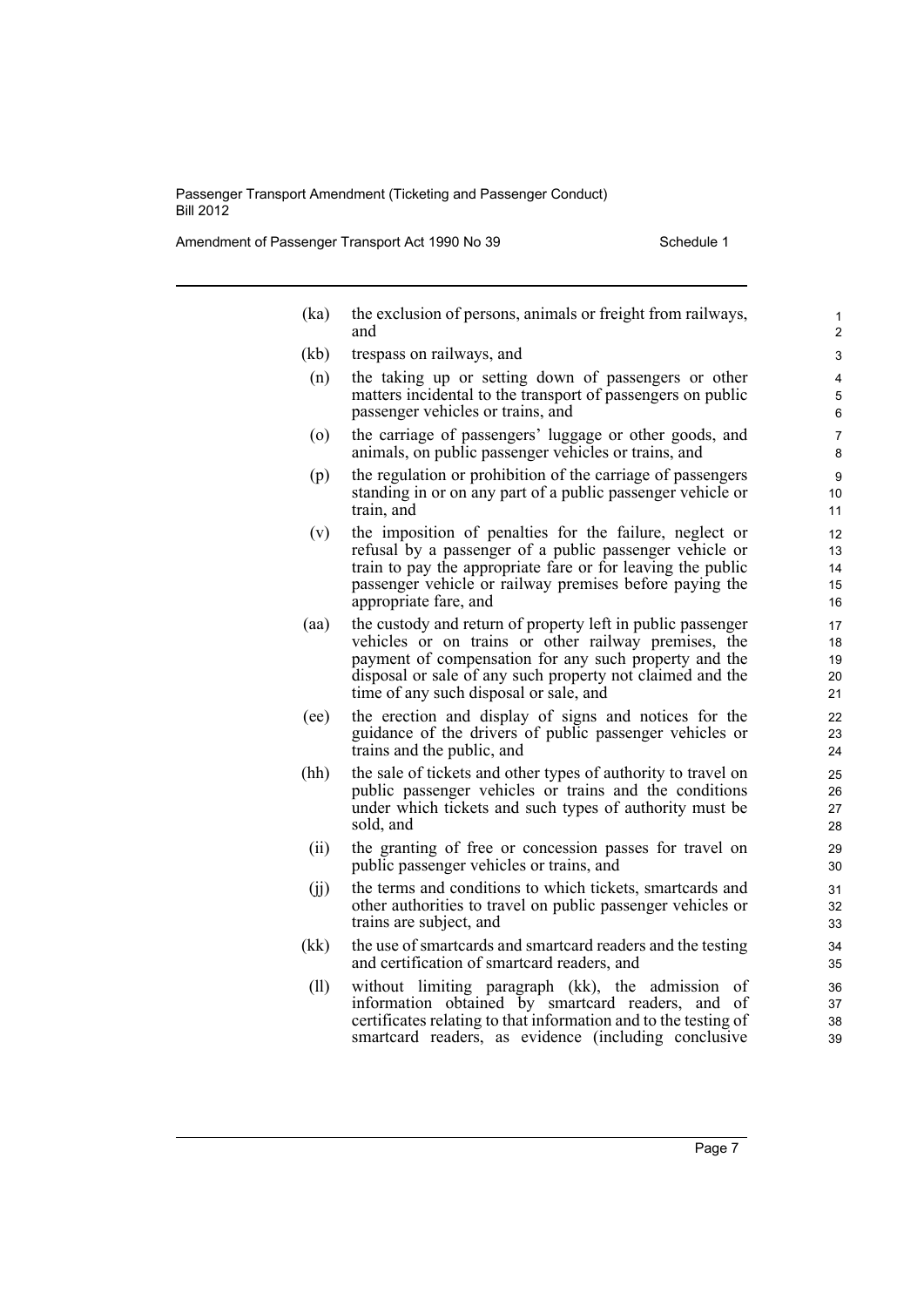Schedule 1 Amendment of Passenger Transport Act 1990 No 39

evidence) in legal proceedings relating to an offence against the regulations, and

21 22

(mm) generally as to the regulation and control of public passenger vehicles and trains, their drivers and passengers, railway premises and persons on railway premises.

#### **[18] Section 63 (3)**

Omit "any person or vehicle or any class of persons or vehicles".

Insert instead "any person, vehicle, train, public passenger service or rail passenger service or any class of persons, vehicles, trains, public passenger services or rail passenger services".

#### **[19] Section 63 (5)**

Insert after section 63 (4):

(5) The regulations may apply, adopt or incorporate (with or without changes) any publication as in force at a particular time or as in force from time to time.

#### **[20] Schedule 3 Savings and transitional provisions**

Omit clause 2 (1). Insert instead:

(1) The regulations may contain provisions of a savings or transitional nature consequent on the enactment of this Act or any Act that amends this Act.

### **[21] Schedule 3, Part 13**

Insert after Part 12:

### **Part 13 Provision consequent on enactment of Passenger Transport Amendment (Ticketing and Passenger Conduct) Act 2012**

#### **70 Rail Safety (Offences) Regulation 2008**

On and from the repeal of section 131 of the *Rail Safety Act 2008* by the *Passenger Transport Amendment (Ticketing and Passenger Conduct) Act 2012*, the *Rail Safety (Offences) Regulation 2008* is taken to have been made under this Act and may be amended or repealed accordingly.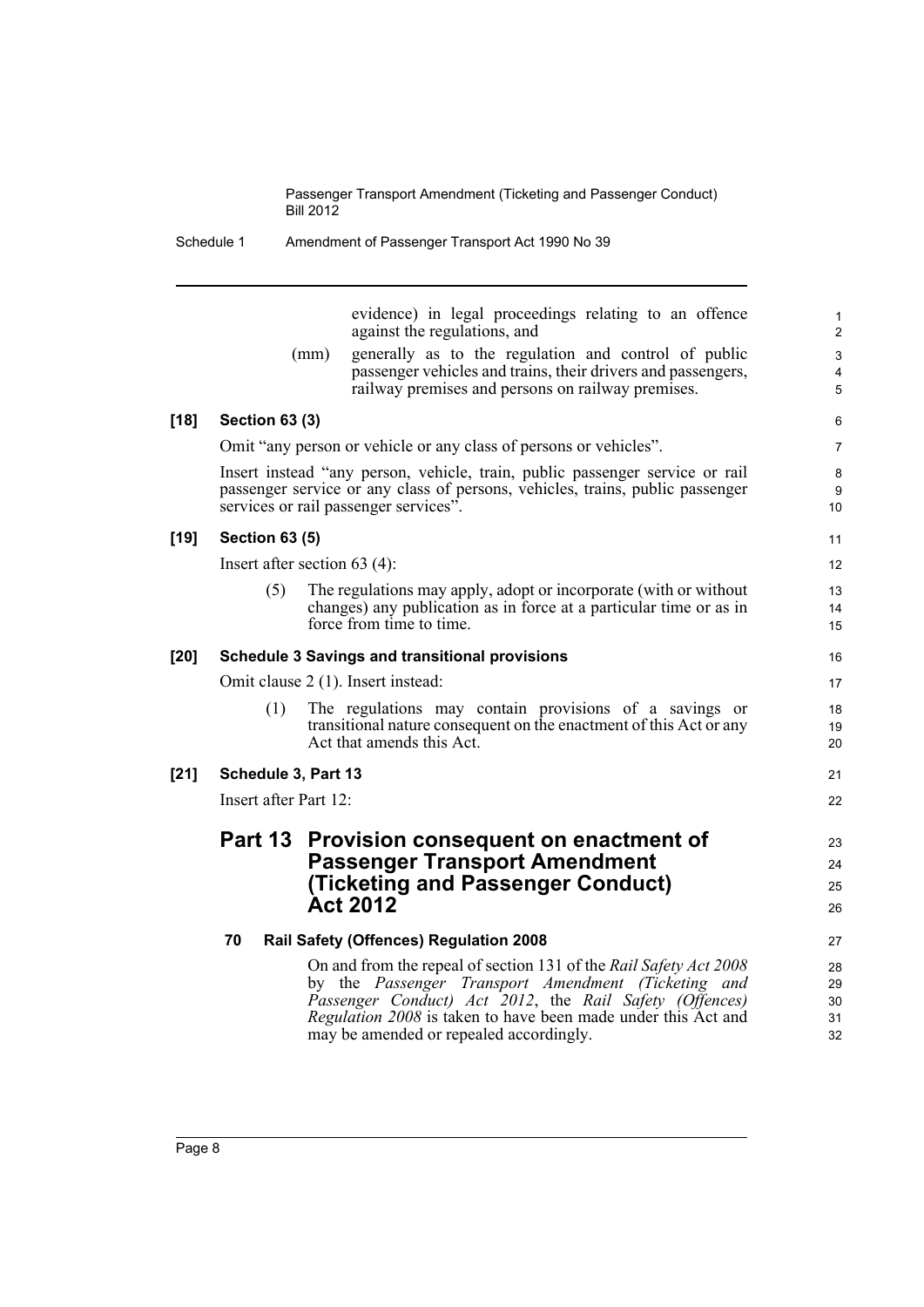Amendment of other legislation Schedule 2

<span id="page-14-0"></span>

|       |                                                                                              | Schedule 2 Amendment of other legislation                                                                                                                                                                                                                                                                                                                                                                             | 1                                      |  |  |
|-------|----------------------------------------------------------------------------------------------|-----------------------------------------------------------------------------------------------------------------------------------------------------------------------------------------------------------------------------------------------------------------------------------------------------------------------------------------------------------------------------------------------------------------------|----------------------------------------|--|--|
| 2.1   |                                                                                              | Rail Safety Act 2008 No 97                                                                                                                                                                                                                                                                                                                                                                                            | $\overline{c}$                         |  |  |
| [1]   |                                                                                              | Section 104 Power to direct name and address be given<br>Omit "or the Graffiti Control Act 2008" wherever occurring in<br>section $104 (1) (a)$ and $(b)$ .                                                                                                                                                                                                                                                           | 3<br>4<br>5                            |  |  |
| $[2]$ | Omit the section.                                                                            | <b>Section 131 Railway offences</b>                                                                                                                                                                                                                                                                                                                                                                                   | 6<br>7                                 |  |  |
| $[3]$ | section 132 (3).                                                                             | <b>Section 132 Proceedings for offences</b><br>Omit "(other than offences under a regulation made under section 131)" from                                                                                                                                                                                                                                                                                            | 8<br>9<br>10                           |  |  |
| [4]   |                                                                                              | Schedule 3 Savings, transitional and other provisions<br>Insert at the end of clause $1(1)$ :<br>Passenger Transport Amendment (Ticketing and Passenger<br>Conduct) Act 2012                                                                                                                                                                                                                                          | 11<br>12<br>13<br>14                   |  |  |
| [5]   | Schedule 3, Part 3<br>Insert after Part 2:<br>Part 3<br>Provision consequent on enactment of |                                                                                                                                                                                                                                                                                                                                                                                                                       |                                        |  |  |
|       |                                                                                              | <b>Passenger Transport Amendment</b><br>(Ticketing and Passenger Conduct)<br><b>Act 2012</b>                                                                                                                                                                                                                                                                                                                          | 18<br>19<br>20                         |  |  |
|       | 21                                                                                           | <b>Proceedings for offences</b><br>The amendment of section 132 by the Passenger Transport<br>Amendment (Ticketing and Passenger Conduct) Act 2012 does<br>not affect its operation in relation to proceedings for offences<br>committed, or alleged to have been committed, before the repeal<br>of section 131 and any such proceedings may continue to be dealt<br>with as if section 132 had not been so amended. | 21<br>22<br>23<br>24<br>25<br>26<br>27 |  |  |